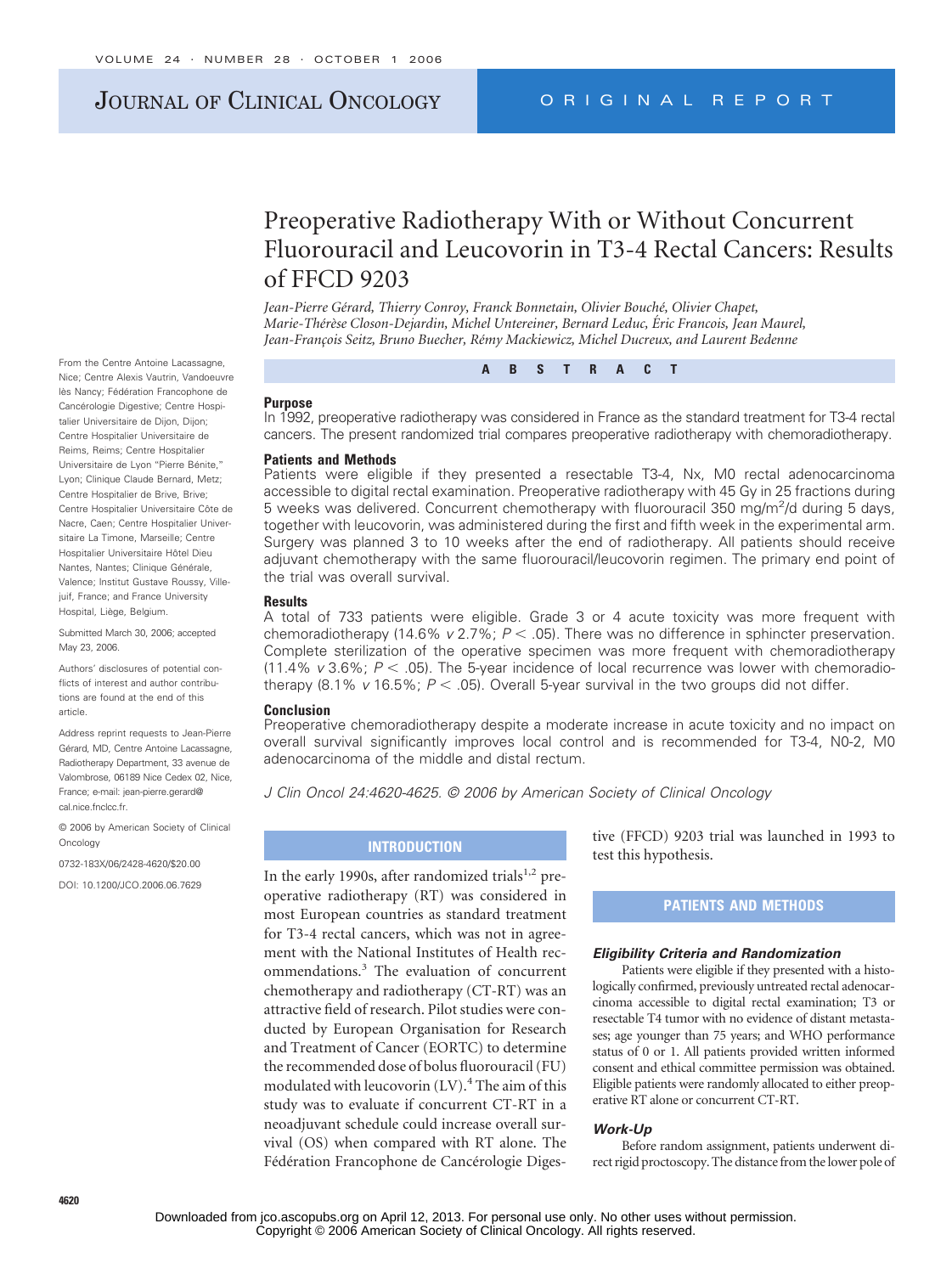the tumor was measured to the anal verge. Endorectal ultrasound, pelvic computed tomography scan, liver sonography, or computed tomography scan and chest x-ray were performed. Blood serum analysis included total blood counts, creatinine, and serum carcinoembryonic antigen.

### *Treatment*

*RT.* RT was delivered with photons from a linear accelerator with an energy level of 8 MV or above. The patient prone position was recommended. A three- or four-field box technique was used. The target volume was restricted to the posterior pelvis including the whole thickness of the sacral bone. The lateral borders of the posterior field were 1.0 cm (or at the limit) lateral to the widest bony margin of the true pelvic side walls. The inferior border was 4.0 to 5.0 cm inferior to the distal, furthest extent of the tumor or the anal verge. The anterior border of the lateral fields was 2.0 to 3.0 cm in front of the rectal wall. The posterior border was at the limit of the posterior bony sacral margin. The superior border was at the promontorium or 1 cm below for distal tumor. In general, field size measured  $14 \times 13$  cm (posterior) and  $14 \times 12$  cm (lateral). Dose display was performed on a minimum of three transverse axial slices from the computed tomography scan or simulator.The dosewas specifiedinto the International Commission on Radiation Units (and Measurements) point at the intersection of the beam axis. The dose per fraction was 1.8 Gy and all fields were treated each day with five fractions per week. The total dose was 45 Gy in 25 fractions during 5 weeks.

*Concurrent CT.* The first CT cycle was administered from days 1 to 5 of the RT treatment. LV 20 mg/m<sup>2</sup>/d was delivered intravenously immediately before administration of FU. FU 350 mg/m<sup>2</sup>/d was delivered during 20 minutes in 100 mL of saline infusion, 1 hour before RT.

The second cycle was administered from days 29 to 33 of the RT treatment using the same schedule. Doses were adapted according to toxicity. For  $grade \geq 3$  toxicity, RT and/or CT were interrupted.

*Surgery.* Surgery was planned between 3 and 10 weeks after the end of the preoperative RT ( $\pm$  CT). The choice between abdominoperineal resection or sphincter-saving surgery was left to the surgeon. Total mesorectal excision (TME) was recommended but no specific training or monitoring of this type of surgery was performed. A 2-cm distal clearance from the gross tumor was required in case of sphincter-saving surgery. A diverting stoma was recommended in case of low colorectal or colo-anal anastomosis.

*Adjuvant CT.* Patients in both arms were scheduled to receive adjuvant CT. Four cycles were administered at 4-week intervals using the same schedule as in the preoperative setting.

### *Pathologic Examination*

Tumor regression was staged in three categories: sterilized specimen (no visible cancer cells), few residual isolated tumor cells, or residual evolutive tumor. The pathologic stage (ypTN) was recorded according to the International Union Against Cancer TNM system. The surgeon and the pathologist were to describe the resection as gross complete or incomplete (R2). The circumferential rectal margin was measured according to each pathologic laboratory technique and was considered as positive if the microscopic tumor extension reached the margin. Central quality control for pathologic examinations was not performed.

### *Follow-Up*

All patients were observed every 6 months for 5 years and annually thereafter. Evaluation included clinical examination, abdominal ultrasonography or computed tomography scan, chest x-ray, and serum carcinoembryonic antigen level. Adverse events were codified using the WHO criteria.

### *Sample Size*

The primary end point was OS. Compared with RT alone, the hypothesis was to increase the 5-year OS by 10% with preoperative concurrent CT-RT (52%  $\nu$  62%). To detect such a difference, with  $\alpha = .05$  (two tailed) and  $\beta = .2$ , it was required to observe 323 deaths and to recruit 762 eligible patients. Secondary end points were complete sterilization defined as ypT0N0, sphincter preservation, local control, progression-free survival (PFS), and acute toxicities according to WHO criteria. After inclusion criteria were checked, random assignment was performed centrally at the FFCD central office by telephone, using a minimization method. Stratification was performed according to four criteria: center, sex, cT3 versus cT4, and distance from anal verge ( $\leq 5$   $\nu$   $>$  5 cm).

### *Organization of the Trial*

The investigation, collection of data, management, and analyses were performed by the FFCD office. The article was written by the investigators.

#### *Statistical Analysis*

All eligible patients were included in the analysis according to the intention-to-treat principle.  $\chi^2$  tests or Fisher's exact tests were used to compare proportions. Student's *t* tests or Mann-Whitney tests were used to compare quantitative variables. Univariate analyses of survival were carried out by the Kaplan-Meier method, and the evaluation of differences between the two groups was performed with the log-rank test. The Cox proportional hazards model was used to calculate hazard radios and 95% CIs in the univariate analyses. Cumulative incidence of relapse was determined according to the Breslow and Day method.

The starting point for the analyses of survival and relapse was the date of random assignment. Survival was censored at the time of the last follow-up. The rate of local recurrence was calculated on the basis of the number of eligible patients who underwent a macroscopically complete local resection, and by taking as the end point all local recurrences without or with associated distant metastasis. Local recurrence was defined as any clinically proven tumor relapse within the pelvis or perineum. The PFS was calculated on the basis of the number of eligible patients. The events taken into account in PFS were any death and any local or distant relapse of cancer.

### **RESULTS**

Between April 1993 and November 2003, 762 patients were randomly assigned. At the time of analysis (May 2005), the median follow-up time was 81 months (range, 17 to 145 months).

### *Patient Characteristics and Protocol Violation*

Out of the 762 patients randomly assigned, 14 were found ineligible because of protocol violation (patient not able to receive CT or past history of cancer; Fig 1) and six were lost to follow-up immediately. The analysis was performed on 742 eligible patients. Patient characteristics were well balanced between both arms (Table 1). Patients were enrolled from 54 French and Belgian institutions.

### *Compliance With Preoperative Treatment*

RT was delivered with a linear accelerator in 99% of patients, with three- or four-field techniques in 97% of patients. The dose administered into the International Commission on Radiation Units (and Measurements) point was  $45 \text{ Gy} \pm 10\%$  in 96.5% of patients in the RT



**Fig 1.** Flow diagram of the study. RT, preoperative radiotherapy; CT-RT, chemotherapy and radiotherapy.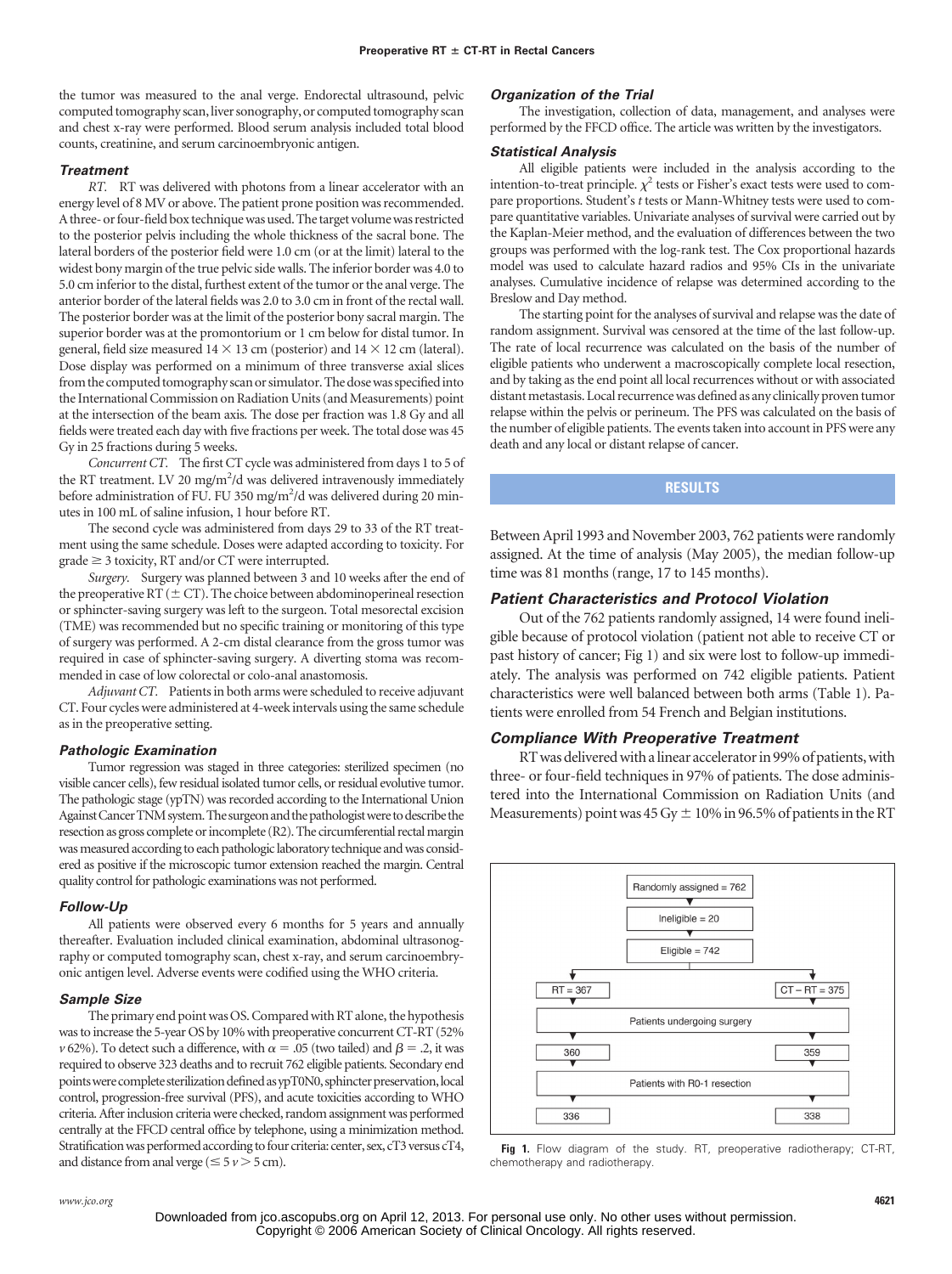|                                                      |                    | RT Alone<br>$(n = 367)$ | CT-RT<br>$(n = 375)$ |       |  |
|------------------------------------------------------|--------------------|-------------------------|----------------------|-------|--|
| Characteristic                                       | No. of<br>Patients | $\%$                    | No. of<br>Patients   | %     |  |
| Age, years                                           |                    |                         |                      |       |  |
| Median                                               |                    | 63                      |                      | 64    |  |
| Range                                                |                    | 27-79                   |                      | 28-81 |  |
| Sex (male/female)                                    |                    | 1.98                    |                      | 1.95  |  |
| WHO performance status                               |                    |                         |                      |       |  |
| 0                                                    | 230                | 62.7                    | 226                  | 60.3  |  |
| $\mathbf{1}$                                         | 121                | 33.0                    | 139                  | 37.1  |  |
| Missing data                                         | 16                 | 4.4                     | 10                   | 2.6   |  |
| Tumor histology<br>Adenocarcinoma<br>Differentiation | 367                |                         | 375                  |       |  |
| Well differentiated                                  | 167                | 45.5                    | 170                  | 45.3  |  |
| Moderately differentiated                            | 158                | 43.1                    | 153                  | 40.8  |  |
| Undifferentiated                                     | 8                  | 2.2                     | 16                   | 4.4   |  |
| Not stated                                           | 25                 | 6.8                     | 25                   | 6.7   |  |
| Missing value                                        | 9                  | 2.5                     | 11                   | 2.9   |  |
| Colloid type                                         | 12                 | 3.3                     | 18                   | 4.8   |  |
| Location, cm from anal verge                         |                    |                         |                      |       |  |
| $0 - 5$                                              | 183                | 49.9                    | 192                  | 51.2  |  |
| > 5                                                  | 178                | 48.5                    | 180                  | 48.0  |  |
| Clinical stage                                       |                    |                         |                      |       |  |
| T3                                                   | 314                | 85.6                    | 332                  | 88.5  |  |
| T4                                                   | 41                 | 11.2                    | 37                   | 9.9   |  |
| Ultrasound tumor stage<br>T                          |                    |                         |                      |       |  |
| uT <sub>2</sub>                                      | $\overline{4}$     | 1.4                     | 6                    | 1.6   |  |
| uT3                                                  | 232                | 63.2                    | 232                  | 61.9  |  |
| $U$ T4                                               | 27                 | 7.4                     | 19                   | 5.1   |  |
| Not classified                                       | 13                 | 3.5                     | 11                   | 2.9   |  |
| Not done                                             | 91                 | 24.8                    | 107                  | 28.5  |  |
| N                                                    |                    |                         |                      |       |  |
| uN <sub>0</sub>                                      | 71                 | 25.4                    | 71                   | 25.6  |  |
| $uN+$                                                | 107                | 38.2                    | 105                  | 37.9  |  |
| Unknown                                              | 102                | 36.4                    | 101                  | 36.5  |  |

arm and 97.1% in the CT-RT arm. In the CT-RT arm, the two cycles of FU-LV were administered to 93% of the patients and the full protocol dose of FU-LV was delivered in 78.1% of patients. The overall rate of grade 3 to 4 toxicities according to the WHO scale was significantly higher in the CT-RT arm (14.9%) than in the RT arm (2.9%; *P* < .0001; Table 2). The four cycles of FU-LV were administered to 70% of the patients ( $n = 261$ ) in the CT-RT arm and to 65% of the patients ( $n = 239$ ) in the RT arm ( $P = .175$ ).

# *Surgical Procedures and Toxicities*

Of 719 patients undergoing surgery, abdominoperineal resection was performed in 41.7% and 42.3% in the RT and CT-RT arm, respectively. Details of the surgical procedures are listed in Table 3.

There was no difference in postoperative death either at 30 or 60 days after surgery (2% at 60 days in both arms). The overall rate of complication due to surgery (fistula, pelvic abscess, hemorrhage, myocardial infarction, pulmonary embolism) was 26.9% (97 patients) and 20.9% (75 patients) in the RT and CT-RT groups, respectively. Fistula after anterior resectionwas observedin 7.6% (14 patients) after RT and 7.4% (14 patients) after CT-RT.

|                                          | <b>RT</b>          |                | CT-RT<br>$(n = 375)$ |      |  |
|------------------------------------------|--------------------|----------------|----------------------|------|--|
|                                          | $(n = 367)$        |                |                      |      |  |
| Toxicity                                 | No. of<br>Patients | %              | No. of<br>Patients   | %    |  |
| Overall toxicity                         |                    |                |                      |      |  |
| Grade                                    |                    |                |                      |      |  |
| $\overline{0}$                           | 134                | 38.8           | 92                   | 25.0 |  |
| 1                                        | 122                | 35.4           | 139                  | 37.8 |  |
| $\overline{2}$                           | 79                 | 22.9           | 82                   | 22.3 |  |
| 3                                        | 10                 | 2.9            | 47                   | 12.8 |  |
| $\overline{4}$                           | $\Omega$           | $\overline{0}$ | 8                    | 2.2  |  |
| Missing data                             | 22                 |                | 7                    |      |  |
| Grade 0-2                                | 335                | 97.1           | 313                  | 85.1 |  |
| Grade 3-4                                | 10                 | 2.9            | 55                   | 14.9 |  |
| Overall nonhematologic toxicity<br>Grade |                    |                |                      |      |  |
| 0                                        | 200                | 55.2           | 146                  | 39.6 |  |
| 1                                        | 85                 | 23.5           | 101                  | 27.4 |  |
| $\overline{2}$                           | 69                 | 19.1           | 72                   | 19.5 |  |
| 3                                        | 8                  | 2.2            | 46                   | 12.5 |  |
| $\overline{4}$                           | $\Omega$           | 0              | 4                    | 1.1  |  |
| Grade 0-2                                | 354                | 97.8           | 319                  | 86.5 |  |
| Grade 3-4                                | 8                  | 2.2            | 50                   | 13.5 |  |

NOTE:  $P = 0.000$  for all categories.

Abbreviations: RT, radiotherapy; CR-RT, chemotherapy and radiotherapy.

# *Pathologic Characteristics*

The pathologic complete sterilization rate was significantly increased in the CT-RT arm  $(11.4\% \nu 3.6\%; P \leq .0001)$ . No difference in the rate of ypN1-2 stage was observed. Details of the pathologic findings are listed in Table 3.

# *OS*

At the time of analysis, of 742 eligible patients, 124 and 128 deaths were observed in the RT and CT-RT arms, respectively. There was no difference in the 5-year OS rate between both arms (67.9% *v* 67.4%;  $P = .684$ ). The hazard ratio of death for CT-RT was 0.96 (95% CI, 0.73 to 1.27).

# *PFS*

There was no difference between both arms for 5-year PFS: 55.5% *v* 59.4%, respectively, in RT versus CT-RT group (hazard ratio  $= 0.96$ ; 95% CI, 0.77 to 1.20). Isolated distant metastases were found in 71 patients with RT alone and in 91 patients with CT-RT.

### *Local Recurrence*

Among 674 patients who underwent a macroscopically complete resection, four and nine patients, respectively, are without follow-up in the RT and CT-RT arms. A total of 49 local recurrences in the RT group were observed; 21 recurrences were isolated and 28 recurrences were associated with distant metastases. In the CT-RT group, 25 local recurrences were observed, including 16 with distant metastases. The 5-year cumulative local recurrence rate was 16.5% in the RT arm and 8.1% in the CT-RT arm  $(P = .004; Fig 2)$ . The relative risk of local recurrence was 0.50 (95% CI, 0.31 to 0.80) in patients who received CT-RT. A subgroup analysis was performed to compare the cohort of patients operated on between 1993 and 98 (360 patients) and the cohort operated on between 1999 and 2003 (301 patients). The

Downloaded from jco.ascopubs.org on April 12, 2013. For personal use only. No other uses without permission. Copyright © 2006 American Society of Clinical Oncology. All rights reserved.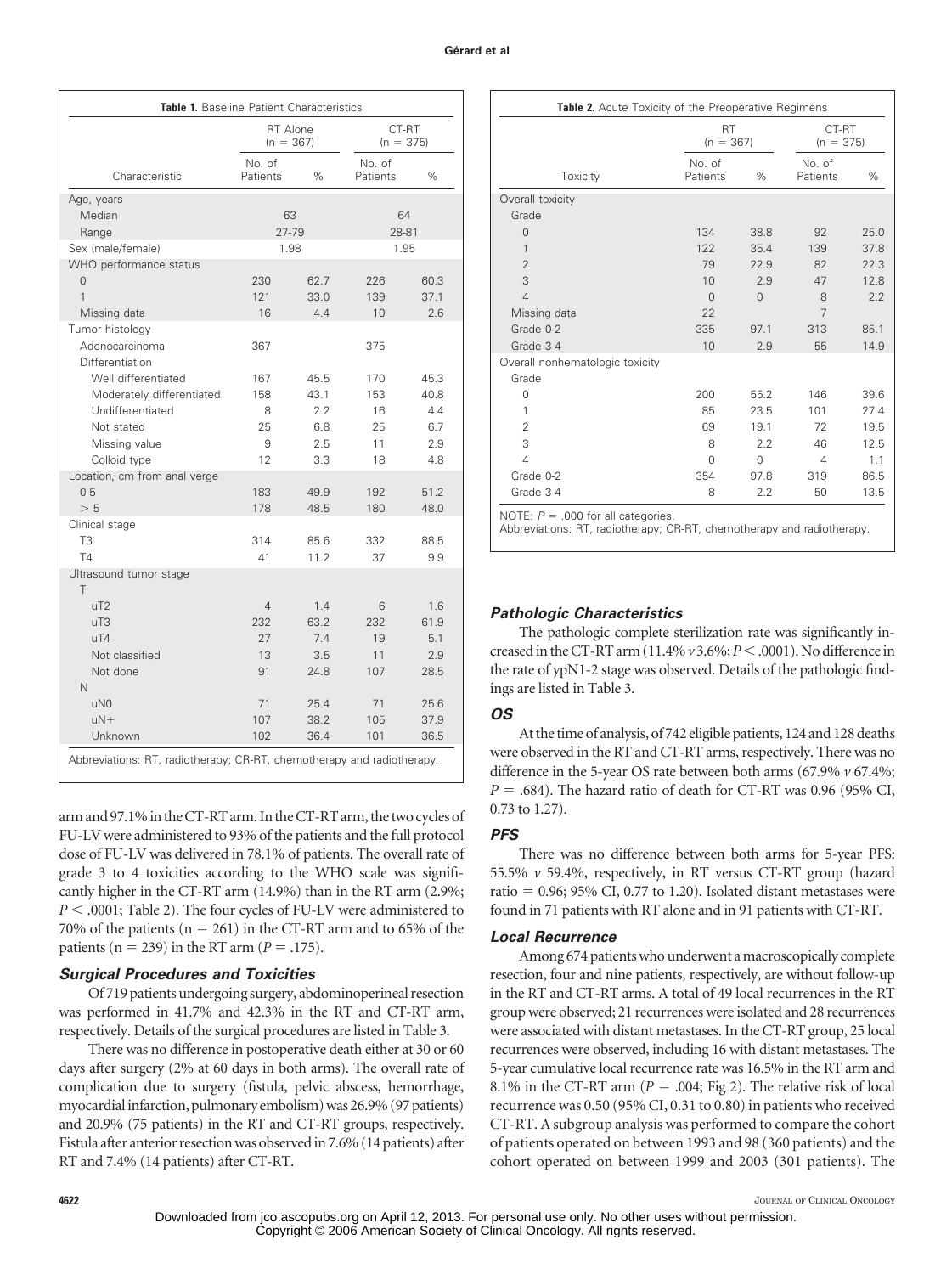| Table 3. Surgical Procedures and Pathologic Staging |                    |      |                    |      |                |  |  |  |  |
|-----------------------------------------------------|--------------------|------|--------------------|------|----------------|--|--|--|--|
|                                                     | <b>RT</b>          |      | CT-RT              |      |                |  |  |  |  |
| Group                                               | No. of<br>Patients | $\%$ | No. of<br>Patients | $\%$ | $\overline{P}$ |  |  |  |  |
| Eligible patients                                   | 367                |      | 375                |      |                |  |  |  |  |
| Surgery                                             |                    |      |                    |      |                |  |  |  |  |
| Yes                                                 | 360                | 98.1 | 359                | 95.7 | .16            |  |  |  |  |
| No                                                  | $\overline{4}$     | 1.1  | 11                 | 3.0  |                |  |  |  |  |
| Missing data                                        | 3                  | 0.8  | 5                  | 1.3  |                |  |  |  |  |
| Patients undergoing surgery                         | 360                |      | 359                |      |                |  |  |  |  |
| Surgery performed                                   |                    |      |                    |      |                |  |  |  |  |
| Abdominoperineal resection                          | 150                | 41.7 | 152                | 42.3 | .837           |  |  |  |  |
| Anterior resection                                  | 185                | 54.4 | 188                | 52.4 |                |  |  |  |  |
| Other surgery                                       | 22                 | 6.1  | 17                 | 4.7  |                |  |  |  |  |
| Missing data                                        | 3                  | 0.8  | $\overline{2}$     | 0.6  |                |  |  |  |  |
| Stoma                                               |                    |      |                    |      |                |  |  |  |  |
| <b>No</b>                                           | 64                 | 17.8 | 69                 | 19.2 | .785           |  |  |  |  |
| Temporary                                           | 134                | 37.2 | 131                | 36.5 |                |  |  |  |  |
| Permanent                                           | 160                | 44.4 | 156                | 43.5 |                |  |  |  |  |
| Other                                               | 1                  | 0.3  | 0                  |      |                |  |  |  |  |
| Missing data                                        | 1                  | 0.3  | 3                  | 0.8  |                |  |  |  |  |
| Gross complete resection                            |                    |      |                    |      |                |  |  |  |  |
| <b>Yes (R0-R1)</b>                                  | 336                | 93.3 | 338                | 94.2 | .791           |  |  |  |  |
| No (R2)                                             | 20                 | 5.6  | 15                 | 4.2  |                |  |  |  |  |
| No resection                                        | 3                  | 0.8  | 5                  | 1.4  |                |  |  |  |  |
| Missing data                                        | 1                  | 0.3  | 1                  | 0.3  |                |  |  |  |  |
| Sterilization                                       |                    |      |                    |      |                |  |  |  |  |
| Complete sterilized specimen                        | 13                 | 3.6  | 41                 | 11.4 | .000           |  |  |  |  |
| Few residual cells                                  | 37                 | 10.3 | 67                 | 18.7 |                |  |  |  |  |
| Evolutive residual cells                            | 304                | 84.4 | 241                | 67.1 |                |  |  |  |  |
| Missing data                                        | 6                  | 1.7  | 10                 | 2.8  |                |  |  |  |  |
| ypN0                                                | 234                | 65.0 | 239                | 66.6 | .847           |  |  |  |  |
| ypN1-2                                              | 122                | 34.0 | 117                | 32.6 |                |  |  |  |  |
| Missing data                                        | 4                  | 1.1  | 3                  | 0.8  |                |  |  |  |  |
| Patients with gross complete<br>resection           | 336                |      | 338                |      |                |  |  |  |  |
| ypT0                                                | 13                 | 3.9  | 41                 | 12.1 | .000           |  |  |  |  |
| ypT1                                                | 27                 | 8.0  | 14                 | 4.1  |                |  |  |  |  |
| ypT2                                                | 84                 | 25.0 | 98                 | 29.0 |                |  |  |  |  |
| ypT3                                                | 207                | 61.6 | 182                | 53.8 |                |  |  |  |  |
| Missing data                                        | 5                  | 1.5  | 3                  | 0.9  |                |  |  |  |  |
| $CRM^*$                                             |                    |      |                    |      |                |  |  |  |  |
| Negative                                            | 188                | 56.0 | 185                | 54.7 | .132           |  |  |  |  |
| Positive                                            | 23                 | 6.8  | 21                 | 6.2  |                |  |  |  |  |
| Not assessable                                      | 83                 | 24.7 | 69                 | 20.4 |                |  |  |  |  |
| Missing data                                        | 42                 | 12.5 | 63                 | 18.6 |                |  |  |  |  |
|                                                     |                    |      |                    |      |                |  |  |  |  |

Abbreviations: RT, radiotherapy; CR-RT, chemotherapy and radiotherapy; CRM, circumferential rectal margin.

Considered as positive if the microscopic tumor extension reached the margin.

difference appeared during the two periods in favor of the CT-RT arm. During the last period, the difference in favor of the CT-RT group was significant  $(5.1\% \nu 14.5\%; P = .007)$ .

# **DISCUSSION**

This multicenter trial was able to accrue 742 patients. The main results can be summarized as follows: concurrent CT-RT, when compared with RT alone, in T3-4 resectable cancers of the low or middle rectum increasesmoderately early preoperative toxicity; increases sterilization



**Fig 2.** Cumulative incidence of local recurrence among 661 patients with treatment randomly assigned between preoperative radiotherapy (RT) and preoperative chemotherapy and radiotherapy (CT-RT). Estimate performed for patients who underwent surgery with a gross complete resection (R0-1).

of the operative specimen; does notmodify sphincter preservation and OS or PFS; and increases local control, which is the major clinically relevant result of this trial.

These results should be analyzed keeping in perspective the weak points of this trial, which are mainly related to its long inclusion period (10 years). First, the CT regimen used in this trial may not be considered as optimal at present, especially delivery of the FU as a bolus injection.5-7 Second, the surgerywas not standardized and the concept of sharp dissection of thewholemesorectum (TME surgery), although described in the protocol, was not performed routinely.<sup>8</sup> It is probable that during the more recent period of this trial, TME surgery was more frequent. Third, the pathologic analysis of the operative specimen, regarding the scoring of the circumferential rectal margins, was not standardized.

Given that neoadjuvant treatments are not meant to compensate for suboptimal surgery, the main discussion should be related to the potential benefit of preoperative concurrent CT-RT on local control when used in combination with TME surgery. The Dutch trial<sup>9</sup> demonstrated that a short course of RT  $(25 \text{ Gy in five frac-}$ tions for 5 days) immediately before TME surgery significantly decreases the 5-year local relapse rate from 11.4% to 5.8%  $(P < .001).$ <sup>10</sup> This trial differs from ours in many respects: tumors of the upper rectum and T2 tumors were included; for tumors with positive (R1) circumferential rectal margins postoperative irradiation (50.4 Gy in 30 fractions for 6 weeks) was recommended and was administered in 52 of 96 patients with R1 resection. In the present trial, only T3-4 tumors of the lower and middle rectum were included, and the rate of local relapse at 5 years in the period between 1999 and 2003 when TME surgery was performed more frequently, is less than 6%. For all of these reasons, it can be suggested that even with TME surgery, concurrent CT-RT is superior to RT alone to improve local control.

Notably, in many trials<sup>7,11-16</sup> the use of concurrent CT-RT increased significantly the rate of complete sterilization of the operative specimen. This is closely related to the pathologic technique used to analyze the specimen, $15,17$  and the interval between the preoperative treatment and surgery.<sup>14,15,18</sup> Moreover, it is probable, according to the present results, that the rate of complete tumor response on the operative specimenis closely related tolocal control and could become a surrogate end point.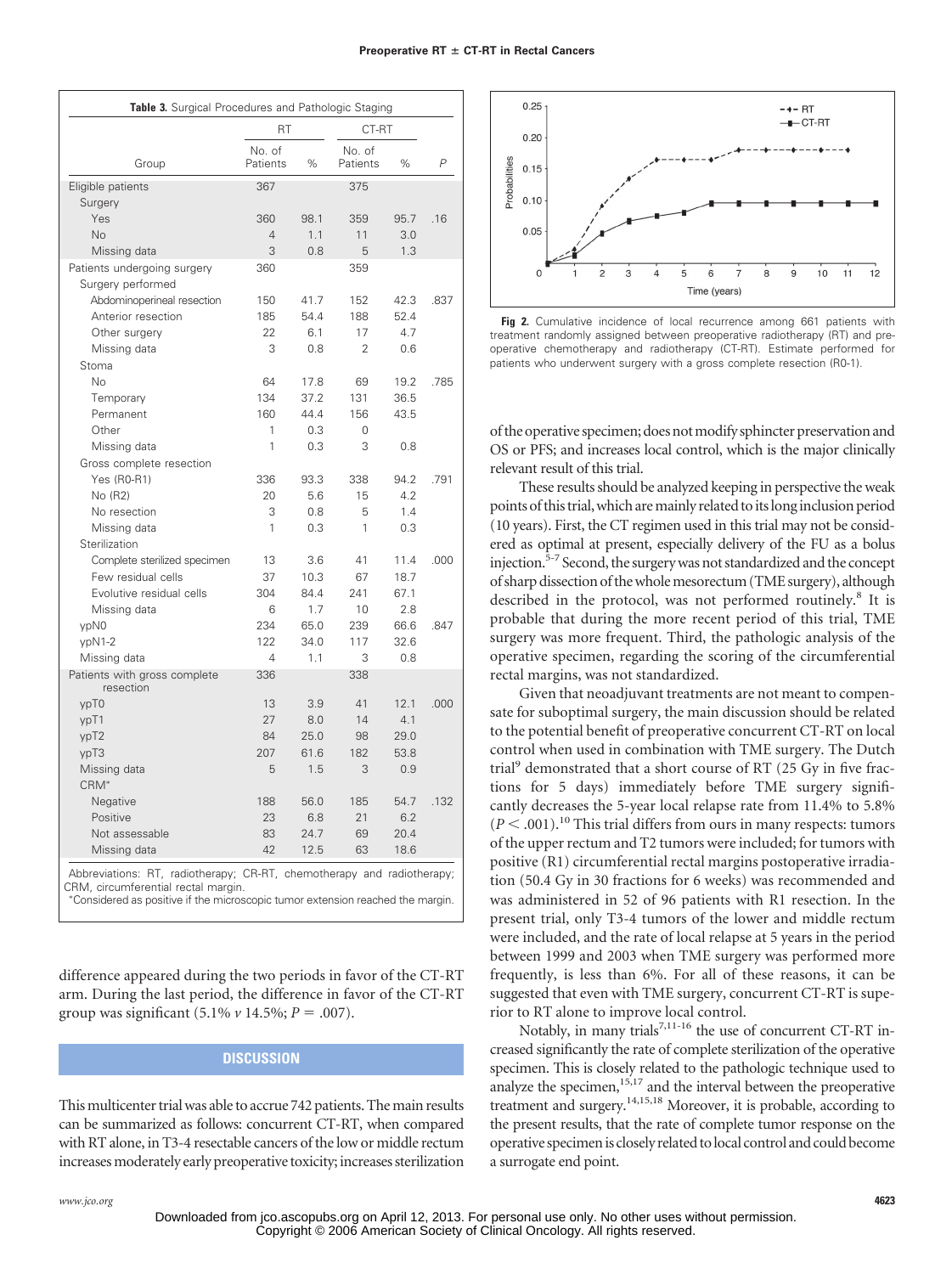primary rectal cancer: Report of a multicenter randomized trial. J Clin Oncol 23:1847-1858, 2005 11. Bosset JF, Calais G, Daban A, et al: Preoperative chemoradiotherapy versus preoperative radiotherapy in rectal cancer patients: Assessment of acute toxicity and treatment compliance—Report of the 22921 randomised trial conducted by the EORTC Radiotherapy Group. Eur J Cancer 40:219-

**12.** Bosset JF, Calais G, Mineur L, et al: Preoperative radiation (preop RT) in rectal cancer: Effect and timing of additional chemotherapy (CT) 5-year results of the EORTC 22921 trial. J Clin Oncol 23:

**13.** Bosset JF, Calais G, Mineur L, et al: Enhanced tumorocidal effect of chemotherapy with preoperative radiotherapy for rectal cancer: Preliminary results of EORTC 22921. J Clin Oncol 23:5620-5627,

**14.** Bujko K, Nowacki MP, Nasierowska-Guttmejer A, et al: Sphincter preservation following preoperative radiotherapy for rectal cancer: Report of a randomised trial comparing short-term radiotherapy vs. conventionally fractionated radiochemotherapy. Radiother

**15.** Sauer R, Becker H, Hohenberger W, et al: Preoperative versus postoperative chemoradiotherapy for rectal cancer. N Engl J Med 351:1731-1740,

**16.** Minsky BD, Cohen AM, Kemeny N, et al: Combined modality therapy of rectal cancer: Decreased acute toxicity with the preoperative approach. J Clin Oncol 10:1218-1224, 1992

**17.** Moore HG, Gittleman AE, Minsky BD, et al: Rate of pathologic complete response with increased interval between preoperative combined modality therapy and rectal cancer resection. Dis

18. Francois Y, Nemoz CJ, Baulieux J, et al: Influence of the interval between preoperative radiation therapy and surgery on downstaging and on the rate of sphincter saving surgery for rectal can-

224, 2004

2005

2004

247s, 2005 (suppl; abstr 3505)

Oncol 72:15-24, 2004

Despite an increase in the pathologic complete tumor response, the rate of sphincter preservation did not improvewith CT-RT. This is in agreement with the Polish trial.<sup>14</sup> The EORTC 22921 trial<sup>11-13</sup> found a 3% increase in anterior resection with CT-RT. The Chirurgische Arbeitsgemeinschaft Onkologie/Arbeitsgemeinschaft der RadioOnkologen (CAO/ARO) trial<sup>15</sup> showed no difference in sphincter preservation in patients randomly assigned between preoperative and postoperative CT-RT. Only in a subgroup analysis in tumors "deemed to necessitate abdomino perineal resection,"was a difference found in favor of preoperative CT-RT. All of these results are not fully comparable because the location of the tumors in the rectum differed from one trial to another. The question of improved sphincter preservation with neoadjuvant treatment remains complex and surgeon dependent. At present, single-agent FU CT used concomitantly with RT does not increase the probability of sphincter preservation probably because the clinical tumor response is often insufficient to modify the surgeon's decision.<sup>19,20</sup>

This trial, as for all of the other preoperative randomized trials, with the exception of the trial in Sweden,<sup>21</sup> failed to show an improvement in OS. It is possible that the local relapse rate less than 15% observed in the more recent trials is too low to influence

### **REFERENCES**

**1.** Gérard A, Buyse M, Nordlinger B, et al: Preoperative radiotherapy as adjuvant treatment in rectal cancer: Final results of a randomized study of the European Organization for Research and Treatment of Cancer (EORTC). Ann Surg 208:606-614, 1988

**2.** Pahlman L, Glimelius B: Radiotherapy additional to surgery in the management of primary rectal carcinoma. Acta Chir Scand 156:475-485, 1990

**3.** NIH Consensus Conference: Adjuvant therapy for patients with colon and rectal cancer. JAMA 264:1444-1450, 1990

**4.** Bosset JF, Horiot JC: Adjuvant treatment in the curative management of rectal cancer: A critical review of the results of clinical randomised trials. Eur J Cancer 29:770-774, 1993

**5.** O'Connell MJ, Mailliard JA, Kahn MJ, et al: Controlled trial of fluorouracil and low-dose leucovorin given for 6 months as postoperative adjuvant therapy for colon cancer. J Clin Oncol 15:246-250, 1997

**6.** James RD, Donaldson D, Gray R, et al: Randomized clinical trial of adjuvant radiotherapy and 5-fluorouracil infusion in colorectal cancer (AXIS). Br J Surg 90:1200-1212, 2003

**7.** Crane CH, Sargent DJ: Substitution of oral fluoropyrimidines for infusional fluorouracil with radiotherapy: How much data do we need? J Clin Oncol 22:2978-2981, 2004

**8.** Heald RJ, Moran BJ, Ryall RD, et al: Rectal cancer: The Basingstoke experience of total mesorectal excision, 1978-1997. Arch Surg 133:894-899, 1998

**9.** Kapiteijn E, Marijnen CA, Nagtegaal ID, et al: Preoperative radiotherapy combined with total mesorectal excision for resectable rectal cancer. N Engl J Med 345:638-646, 2001

**10.** Marijnen CA, Van de Velde CJ, Putter H, et al: Impact of short-term preoperative radiotherapy on health-related quality of life and sexual functioning in survival. A longer follow-up time could also be necessary to observe a survival benefit.

The EORTC 22921 trial was similar to this trial with the addition, using a factorial plan design, of a second randomization for adjuvant CT after surgery. Its results regarding local recurrence are similar to ours, showing at 5 years a rate of 17% with RT alone versus 8% with RT-CT.<sup>12</sup>

This trial, in agreement with the EORTC 22921 $^{12}$  and CAO- $ARO<sup>15</sup>$  trials, despite a moderate increase in acute toxicity, supports the idea that in T3-4 resectable cancers of the lower and middle rectum, concurrent CT-RT should be considered as a standard. However, in the long term, bowel and sexual functions can be adversely affected by these preoperative regimens.<sup>22</sup> Better selection could be considered to try to individualize the preoperative treatment, possibly using magnetic resonance imaging.23,24 Smaller irradiated volumes could also improve the  $\cot$ -benefit ratio.<sup>25</sup> Furthermore, phase II trials using new polychemotherapy,<sup>26</sup> biotargeting drugs,<sup>27</sup> and a radiation dose increase above 45  $Gy^{28}$  have shown an increased rate of pathologic complete response close to 20%, which could lead to better local control.

> cer: The Lyon R90.01 randomized trial. J Clin Oncol 17:2396-2402, 1999

**19.** Gérard JP, Chapet O, Nemoz C, et al: Improved sphincter preservation in low rectal cancer with high-dose preoperative radiotherapy: The Lyon R96-02 randomized trial. J Clin Oncol 22:2404-2409, 2004

**20.** Gérard JP: The Estro Regaud Lecture: Radiotherapy in the conservative treatment of rectal cancer—Evidence-based medicine and opinion. Radiother Oncol 74:227-233, 2005

**21.** Swedish Rectal Cancer Trial: Improved survival with preoperative radiotherapy in resectable rectal cancer. N Engl J Med 336:980-987, 1997

**22.** Dahlberg M, Glimelius B, Graf W: Preoperative irradiation affects functional results after surgery for rectal cancer: Results from a randomized study. Dis Colon Rectum 41:543-549, 1998

**23.** Brown G, Davies S, Williams GT, et al: Effectiveness of preoperative staging in rectal cancer: Digital rectal examination, endoluminal ultrasound or magnetic resonance imaging? Br J Cancer 91:23-29, 2004

**24.** Beets-Tan RG, Beets GL, Vliegen RF, et al: Accuracy of magnetic resonance imaging in prediction of tumour-free resection margin in rectal cancer surgery. Lancet 357:497-504, 2001

**25.** Marsh PJ, James RD, Schofield PF: Adjuvant preoperative radiotherapy for locally advanced rectal carcinoma: Results of a prospective, randomized trial. Dis Colon Rectum 37:1205-1214, 1994

**26.** Rodel C, Grabenbauer GG, Papadopoulos T, et al: Phase I/II trial of capecitabine, oxaliplatin, and radiation for rectal cancer. J Clin Oncol 21:3098- 3104, 2003

**27.** Willett CG, Boucher Y, di Tomaso E, et al: Direct evidence that the VEGF-specific antibody bevacizumab has antivascular effects in human rectal cancer. Nat Med 10:145-147, 2004

**28.** Mohiuddin M, Regine WF, Marks GJ, et al: High-dose preoperative radiation and the challenge of sphincter-preservation surgery for cancer of the distal 2 cm of the rectum. Int J Radiat Oncol Biol Phys 40:569-574, 1998

■■■

Colon Rectum 47:279-286, 2004

**4624** JOURNAL OF CLINICAL ONCOLOGY